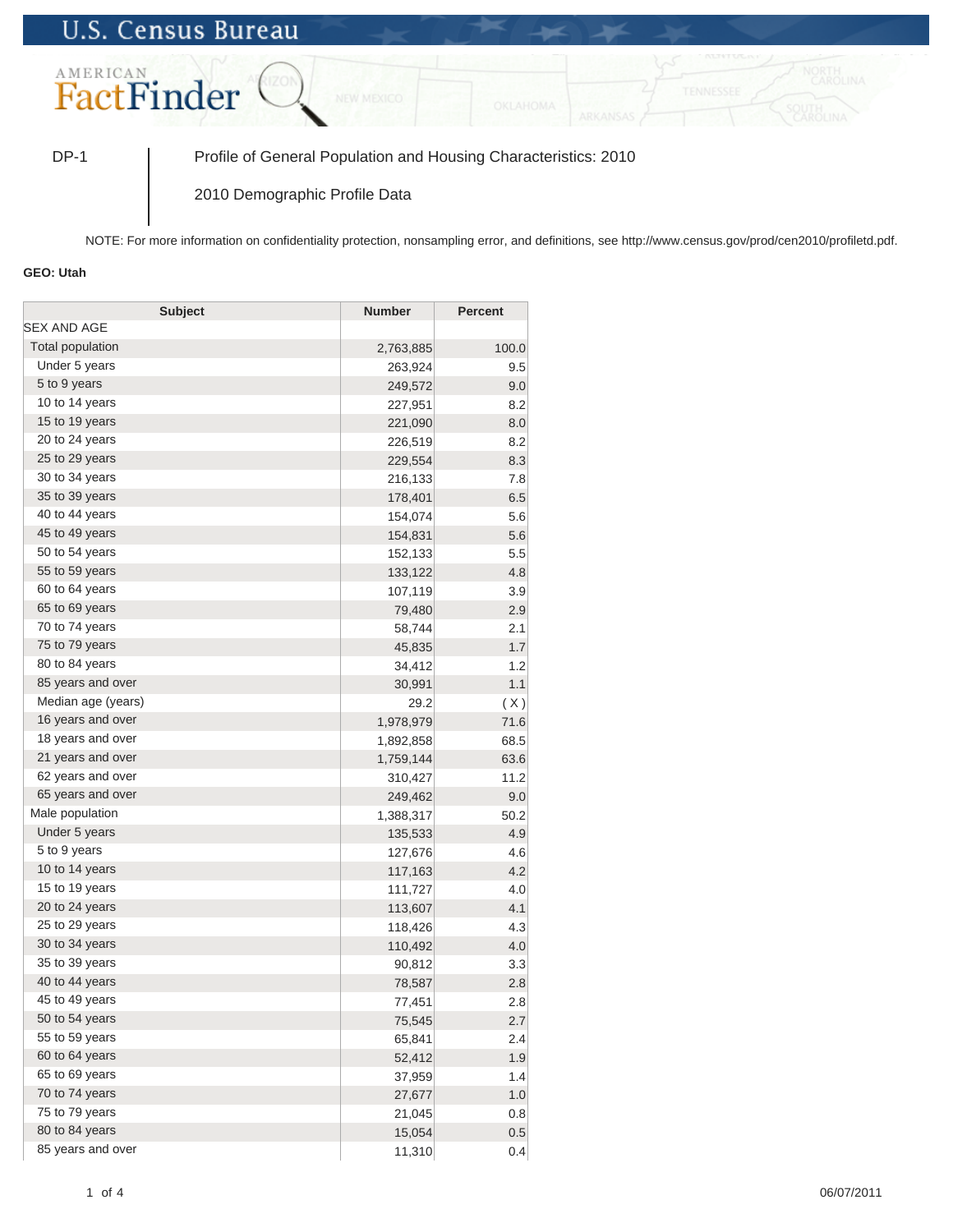| <b>Subject</b>                                      | <b>Number</b> | <b>Percent</b> |
|-----------------------------------------------------|---------------|----------------|
| Median age (years)                                  | 28.7          | (X)            |
| 16 years and over                                   | 985,395       | 35.7           |
| 18 years and over                                   | 940,984       | 34.0           |
| 21 years and over                                   | 877,562       | 31.8           |
| 62 years and over                                   | 142,836       | 5.2            |
| 65 years and over                                   | 113,045       | 4.1            |
| Female population                                   | 1,375,568     | 49.8           |
| Under 5 years                                       | 128,391       | 4.6            |
| 5 to 9 years                                        | 121,896       | 4.4            |
| 10 to 14 years                                      | 110,788       | 4.0            |
| 15 to 19 years                                      | 109,363       | 4.0            |
| 20 to 24 years                                      | 112,912       | 4.1            |
| 25 to 29 years                                      | 111,128       | 4.0            |
| 30 to 34 years                                      | 105,641       | 3.8            |
| 35 to 39 years                                      | 87,589        | 3.2            |
| 40 to 44 years                                      | 75,487        | 2.7            |
| 45 to 49 years                                      | 77,380        | 2.8            |
| 50 to 54 years                                      | 76,588        | 2.8            |
| 55 to 59 years                                      | 67,281        | 2.4            |
| 60 to 64 years                                      | 54,707        | 2.0            |
| 65 to 69 years                                      | 41,521        | 1.5            |
| 70 to 74 years                                      | 31,067        | 1.1            |
| 75 to 79 years                                      |               | 0.9            |
| 80 to 84 years                                      | 24,790        |                |
| 85 years and over                                   | 19,358        | 0.7            |
| Median age (years)                                  | 19,681        | 0.7            |
| 16 years and over                                   | 29.7          | (X)            |
|                                                     | 993,584       | 35.9           |
| 18 years and over                                   | 951,874       | 34.4           |
| 21 years and over                                   | 881,582       | 31.9           |
| 62 years and over                                   | 167,591       | 6.1            |
| 65 years and over                                   | 136,417       | 4.9            |
| <b>RACE</b>                                         |               |                |
| <b>Total population</b>                             | 2,763,885     | 100.0          |
| One Race                                            | 2,688,367     | 97.3           |
| White                                               | 2,379,560     | 86.1           |
| <b>Black or African American</b>                    | 29,287        | 1.1            |
| American Indian and Alaska Native                   | 32,927        | 1.2            |
| Asian                                               | 55,285        | 2.0            |
| Asian Indian                                        | 6,212         | 0.2            |
| Chinese                                             | 11,186        | 0.4            |
| Filipino                                            | 5,600         | 0.2            |
| Japanese                                            | 6,087         | 0.2            |
| Korean                                              | 5,379         | 0.2            |
| Vietnamese                                          | 8,025         | 0.3            |
| Other Asian [1]                                     | 12,796        | 0.5            |
| Native Hawaiian and Other Pacific Islander          | 24,554        | 0.9            |
| Native Hawaiian                                     | 1,911         | 0.1            |
| Guamanian or Chamorro                               | 493           | 0.0            |
| Samoan                                              | 8,246         | 0.3            |
| Other Pacific Islander [2]                          | 13,904        | 0.5            |
| Some Other Race                                     | 166,754       | 6.0            |
| Two or More Races                                   | 75,518        | 2.7            |
| White; American Indian and Alaska Native [3]        | 12,638        | 0.5            |
| White; Asian [3]                                    | 15,902        | 0.6            |
| White; Black or African American [3]                | 9,598         | 0.3            |
| White; Some Other Race [3]                          | 17,835        | 0.6            |
| Race alone or in combination with one or more other |               |                |
| races: [4]                                          |               |                |
| White                                               | 2,447,583     | 88.6           |
| <b>Black or African American</b>                    | 43,209        | 1.6            |
| American Indian and Alaska Native                   | 50,064        | 1.8            |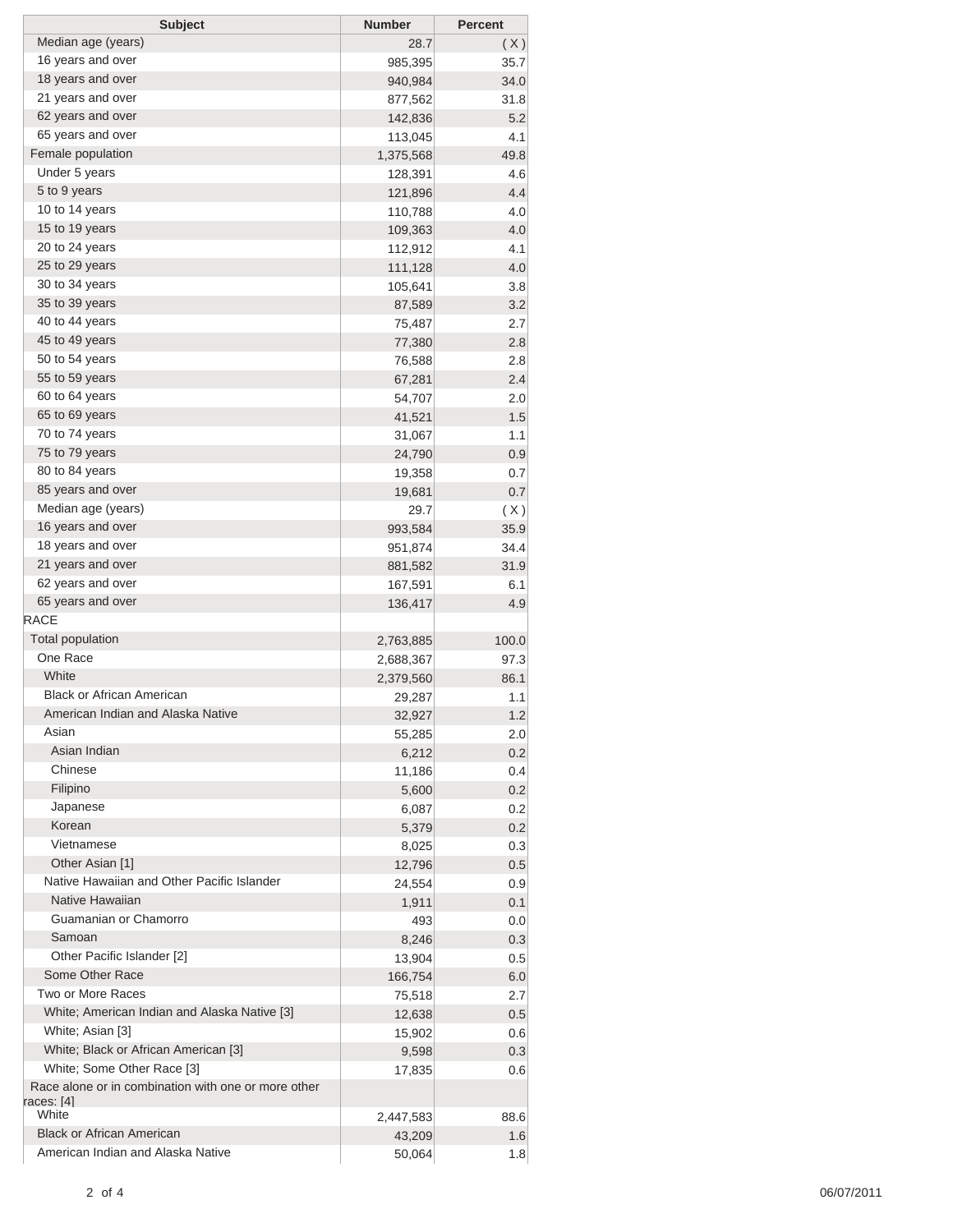| <b>Subject</b>                                                | <b>Number</b>      | <b>Percent</b> |
|---------------------------------------------------------------|--------------------|----------------|
| Asian                                                         | 77,748             | 2.8            |
| Native Hawaiian and Other Pacific Islander<br>Some Other Race | 36,777             | 1.3            |
| HISPANIC OR LATINO                                            | 189,886            | 6.9            |
| <b>Total population</b>                                       |                    |                |
| Hispanic or Latino (of any race)                              | 2,763,885          | 100.0<br>13.0  |
| Mexican                                                       | 358,340<br>258,905 | 9.4            |
| Puerto Rican                                                  | 7,182              | 0.3            |
| Cuban                                                         | 1,963              | 0.1            |
| Other Hispanic or Latino [5]                                  | 90,290             | 3.3            |
| Not Hispanic or Latino                                        | 2,405,545          | 87.0           |
| HISPANIC OR LATINO AND RACE                                   |                    |                |
| <b>Total population</b>                                       | 2,763,885          | 100.0          |
| Hispanic or Latino                                            | 358,340            | 13.0           |
| White alone                                                   | 157,841            | 5.7            |
| Black or African American alone                               | 3,336              | 0.1            |
| American Indian and Alaska Native alone                       | 5,846              | 0.2            |
| Asian alone                                                   | 1,109              | 0.0            |
| Native Hawaiian and Other Pacific Islander alone              | 645                | 0.0            |
| Some Other Race alone                                         | 163,030            | 5.9            |
| Two or More Races                                             | 26,533             | 1.0            |
| Not Hispanic or Latino                                        | 2,405,545          | 87.0           |
| White alone                                                   | 2,221,719          | 80.4           |
| Black or African American alone                               | 25,951             | 0.9            |
| American Indian and Alaska Native alone                       | 27,081             | 1.0            |
| Asian alone                                                   | 54,176             | 2.0            |
| Native Hawaiian and Other Pacific Islander alone              | 23,909             | 0.9            |
| Some Other Race alone                                         | 3,724              | 0.1            |
| Two or More Races                                             | 48,985             | 1.8            |
| RELATIONSHIP                                                  |                    |                |
| <b>Total population</b><br>In households                      | 2,763,885          | 100.0          |
| Householder                                                   | 2,717,733          | 98.3           |
| Spouse [6]                                                    | 877,692            | 31.8           |
| Child                                                         | 535,827            | 19.4           |
| Own child under 18 years                                      | 991,058            | 35.9<br>28.4   |
| Other relatives                                               | 784,125<br>166,072 | 6.0            |
| Under 18 years                                                | 70,520             | 2.6            |
| 65 years and over                                             | 15,254             | 0.6            |
| <b>Nonrelatives</b>                                           | 147,084            | 5.3            |
| Under 18 years                                                | 12,300             | 0.4            |
| 65 years and over                                             | 3,094              | 0.1            |
| Unmarried partner                                             | 40,142             | 1.5            |
| In group quarters                                             | 46,152             | 1.7            |
| Institutionalized population                                  | 22,161             | 0.8            |
| Male                                                          | 15,543             | 0.6            |
| Female                                                        | 6,618              | 0.2            |
| Noninstitutionalized population                               | 23,991             | 0.9            |
| Male                                                          | 13,125             | 0.5            |
| Female                                                        | 10,866             | 0.4            |
| <b>HOUSEHOLDS BY TYPE</b>                                     |                    |                |
| <b>Total households</b>                                       | 877,692            | 100.0          |
| Family households (families) [7]                              | 660,234            | 75.2           |
| With own children under 18 years                              | 346,439            | 39.5           |
| Husband-wife family                                           | 535,827            | 61.0           |
| With own children under 18 years                              | 278,270            | 31.7           |
| Male householder, no wife present                             | 38,858             | 4.4            |
| With own children under 18 years                              | 19,678             | 2.2            |
| Female householder, no husband present                        | 85,549             | 9.7            |
| With own children under 18 years                              | 48,491             | 5.5            |